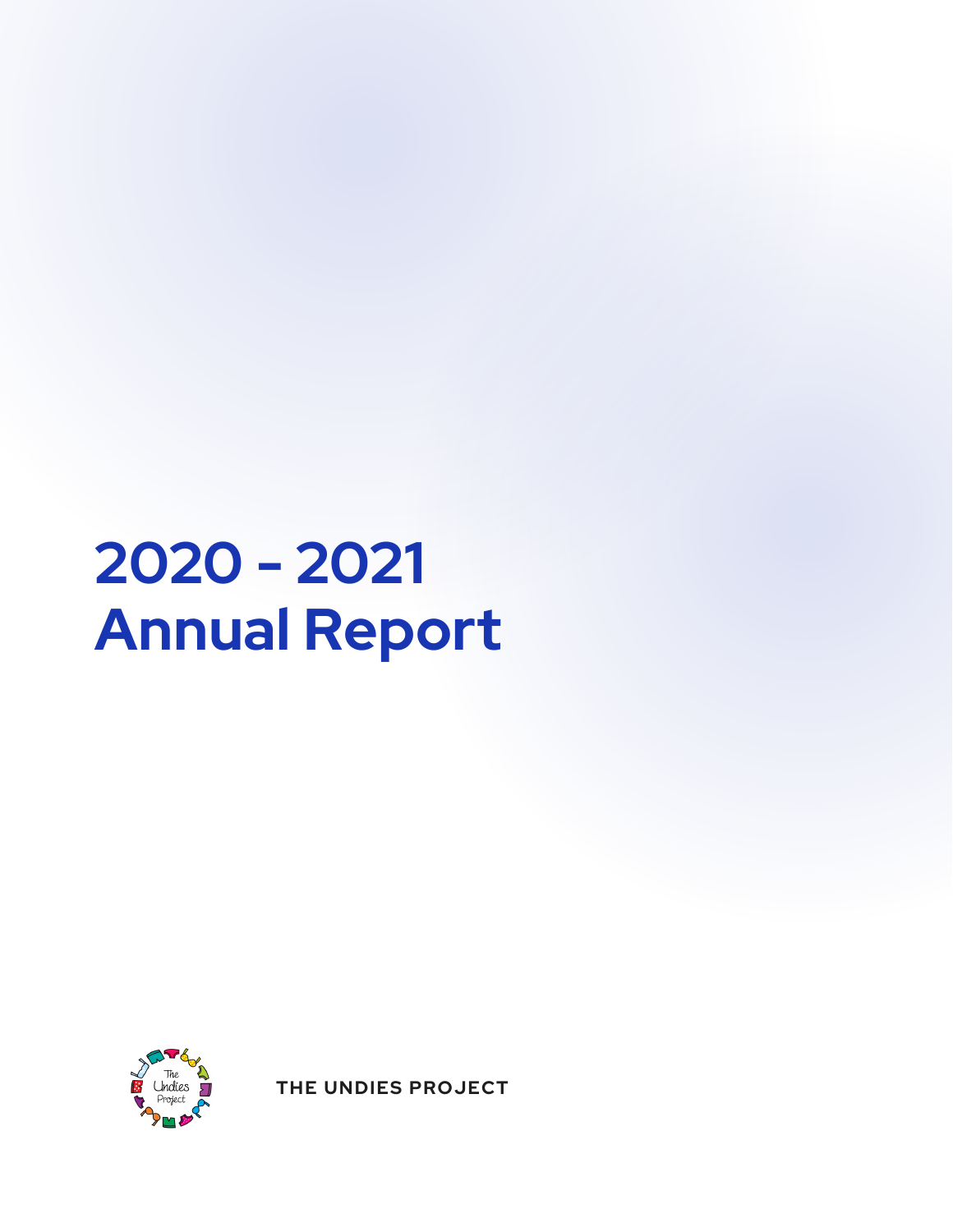### **A MESSAGE FROM OUR CO- PRESIDENTS**

**In the middle of the pandemic on November 2020, The Undies Project turned 6 years old. Who knew that the unprecedented changes were going to continue.**

**We just managed to complete our Mardi "Bra" drive in February 2020 before lockdown went into effect, but sadly we were unable to hold Undie Sundays with local houses of worship.**

**Despite COVID-19 we decided we had to continue to fundraise as the need was greater than ever as more and more people lost their jobs or were furloughed.**

**As we all acclimated to a new normal we were able to host our very first virtual Cocktails & Comedy fundraiser event, that enabled us to place a large order of underwear. With an abundance of caution, following COVID guidelines, we were able to offer curbside pickup of new underwear to our partner agencies.**

**We could not have done it alone. Thank you to everyone who continues to believe in our mission and has donated product during the year, and to our donors, community partners and volunteers for helping to make a difference in the lives of those less fortunate by providing them with the simple, basic necessity of underwear.**

hvaj A3 Luvefaj

**Laura & Lucy**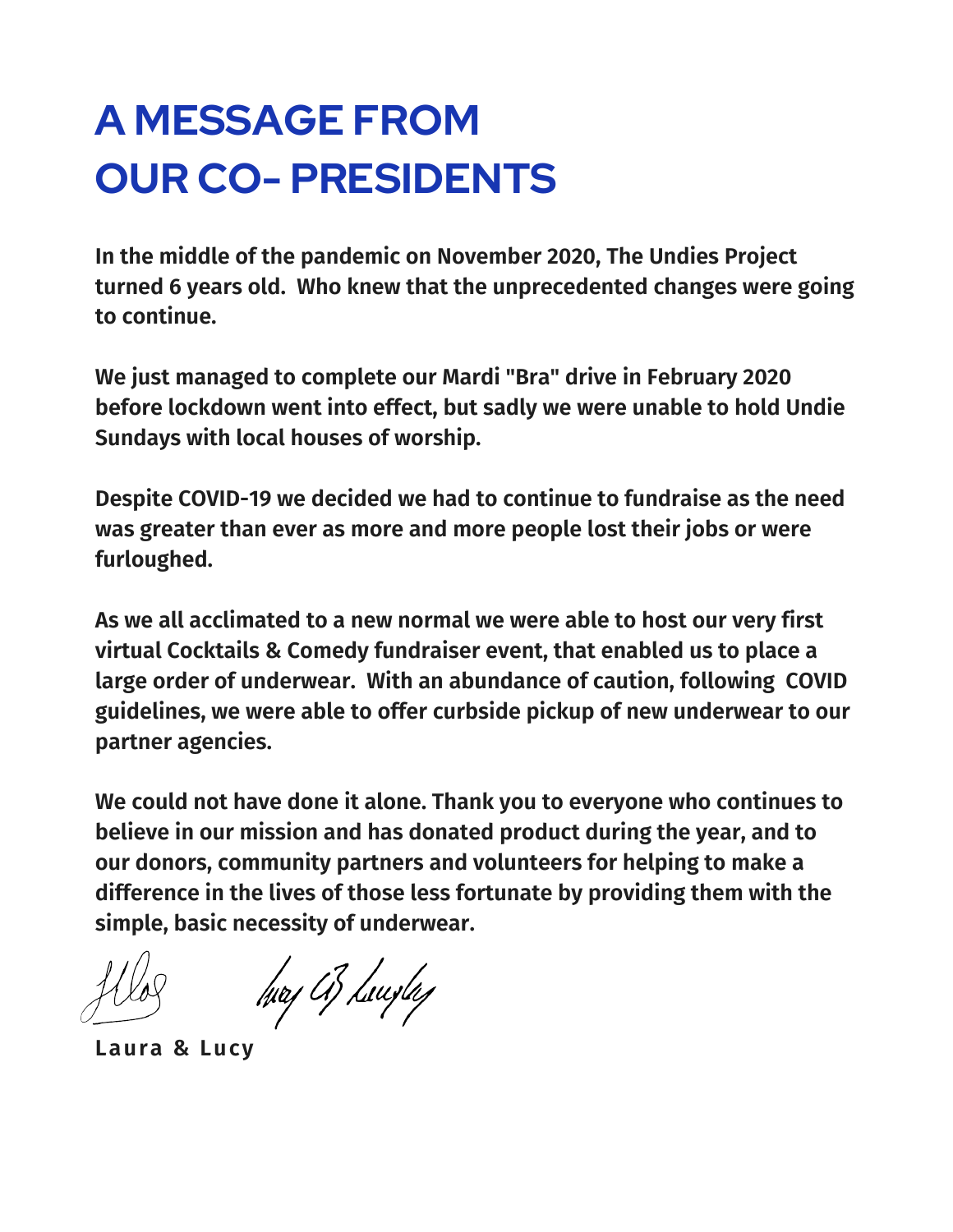

# **ABOUT THE UNDIES PROJECT**

#### **Mission**

To provide new underwear to men, women and children in need to improve their lives.

#### **Vision**

Every community works together towards providing new underwear to people experiencing difficult times, so they do not have to worry about this basic need.

#### **Values**

Underwear is the most under-donated and most needed item of clothing. No one should be deprived of the simple daily necessity of clean underwear that many of us take for granted. For many underwear is a necessity not a luxury.

#### **Board of Directors**

#### **Officers**

Laura Delaflor - Co-President Lucy Langley - Co-President John Langley - Treasurer Edgar Delaflor - Secretary

#### **Directors**

Virginia Cheney Kristine Faillace Joe Hadley Mamie Lee Debra Ponzek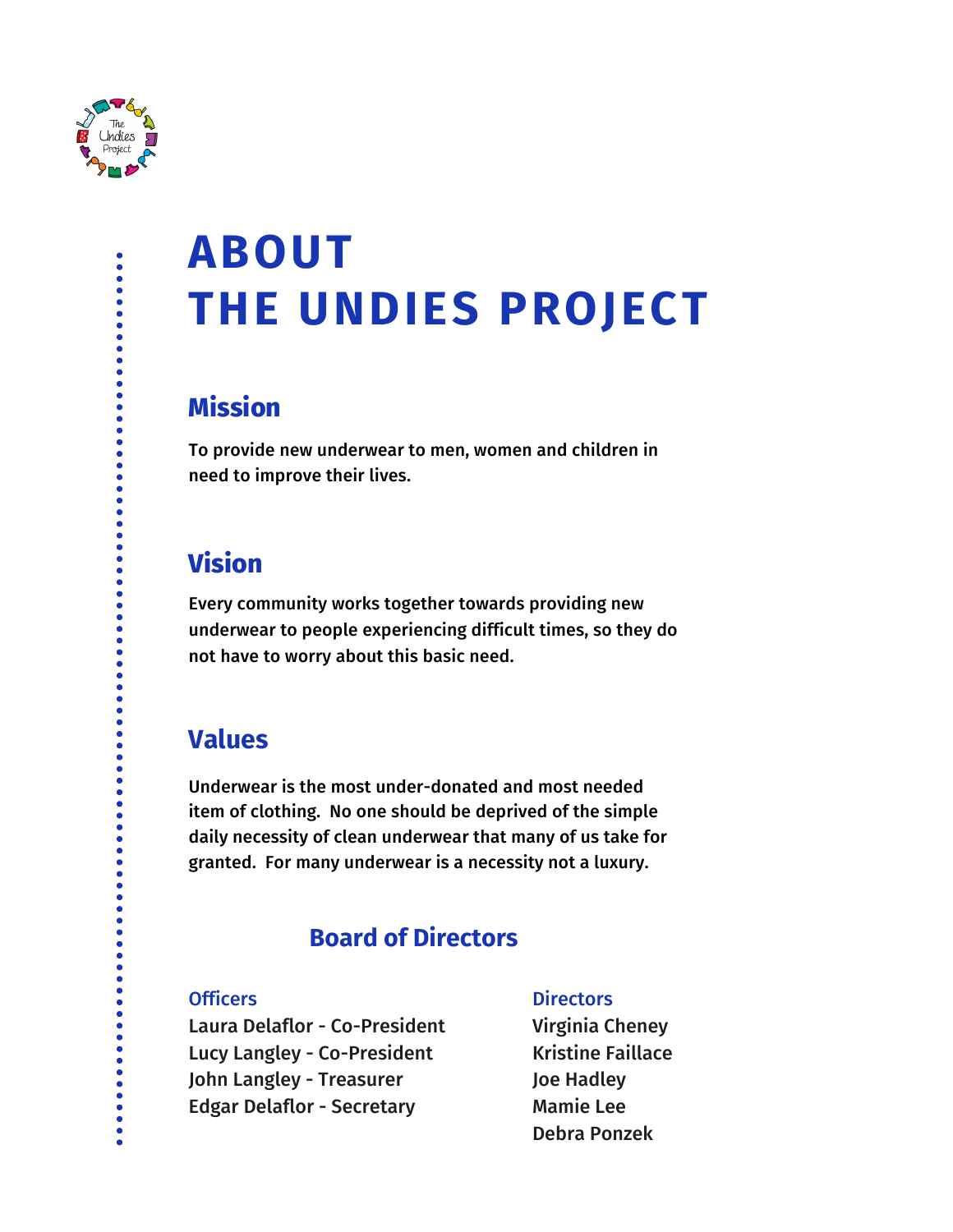# **2020- 2021 PARTNER AGENCIES**

Alpha Community Services - Bridgeport Brewster Cares NY - Brewster Bridgeport Rescue Mission - Bridgeport Building One Community - Stamford CHOICE of NY - New Rochelle Clothes to Kids of Fairfield County - Stamford CT Institute for Refugees and Immigrants - Bridgeport Don Bosco - Port Chester Fostering Love CT - Norwalk Homes for the Brave - Bridgeport Homes with Hope - Westport Homeless Outreach Team - Bridgeport Inspirica - Stamford Kids in Crisis - Cos Cob Kids Closet - White Plains Lifting Up Westchester - White Plains Malta House - Norwalk Neighbor to Neighbor - Greenwich New Covenant Center - Stamford Open Door Shelter - Norwalk Pacific House - Stamford Person to Person - Darien The Salvation Army - Stamford The Sharing Shelf - Port Chester The Thomas Merton Center - Bridgeport YWCA Domestic Abuse Services - Greenwich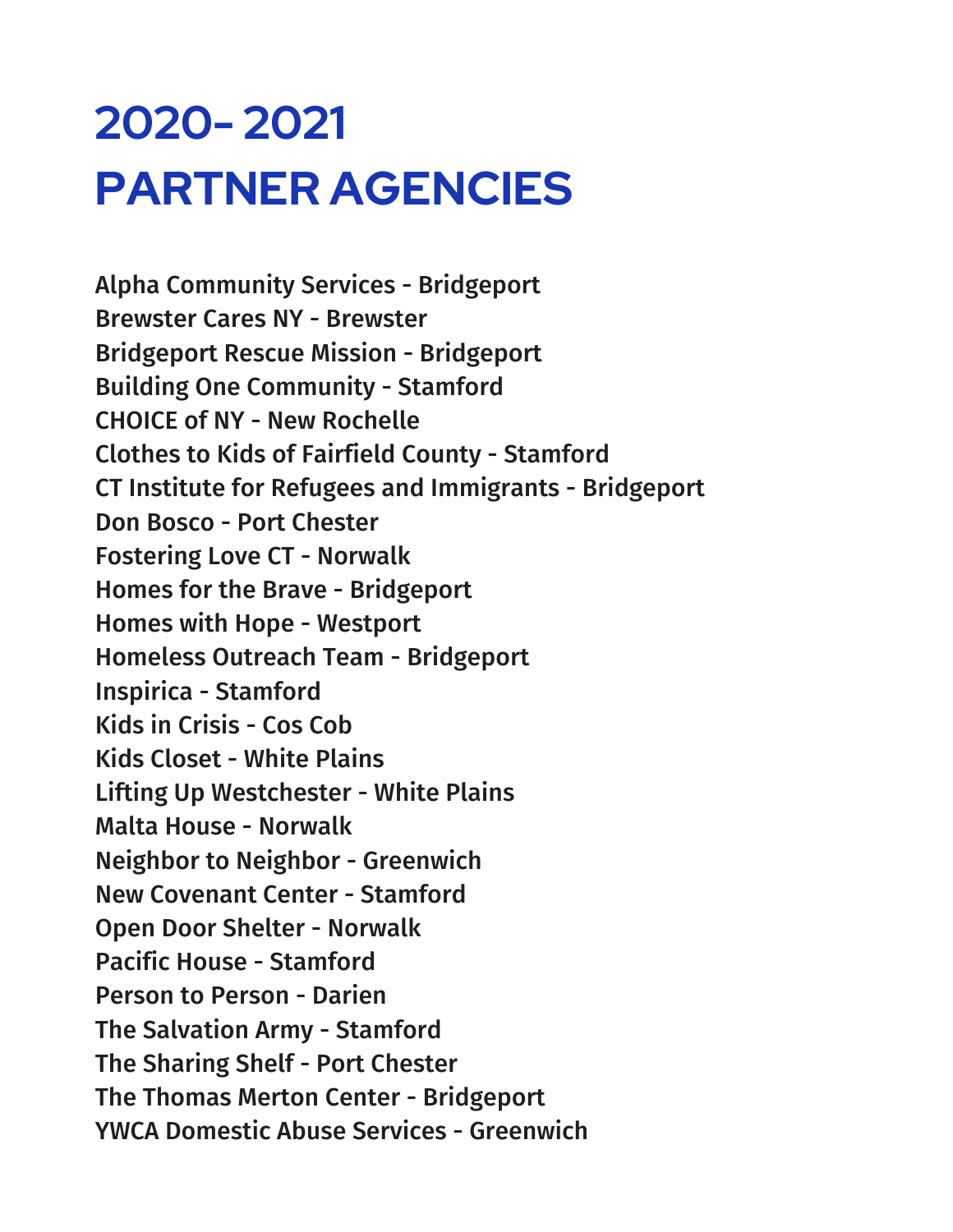# **OTHERS WE HELPED IN 2020-2021**

Cesar Batalla Family Resource Center - Bridgeport CHR Health - Manchester Department of Human Services - Greenwich Malta Outreach - Groton Pam's Place - Long Island City Shiloh Shower Program - New Rochelle Sidewalk Samaritan - NYC

# **THE UNDIES PROJECT HAS EARNED THE GUIDESTAR 2021 PLATINUM SEAL**

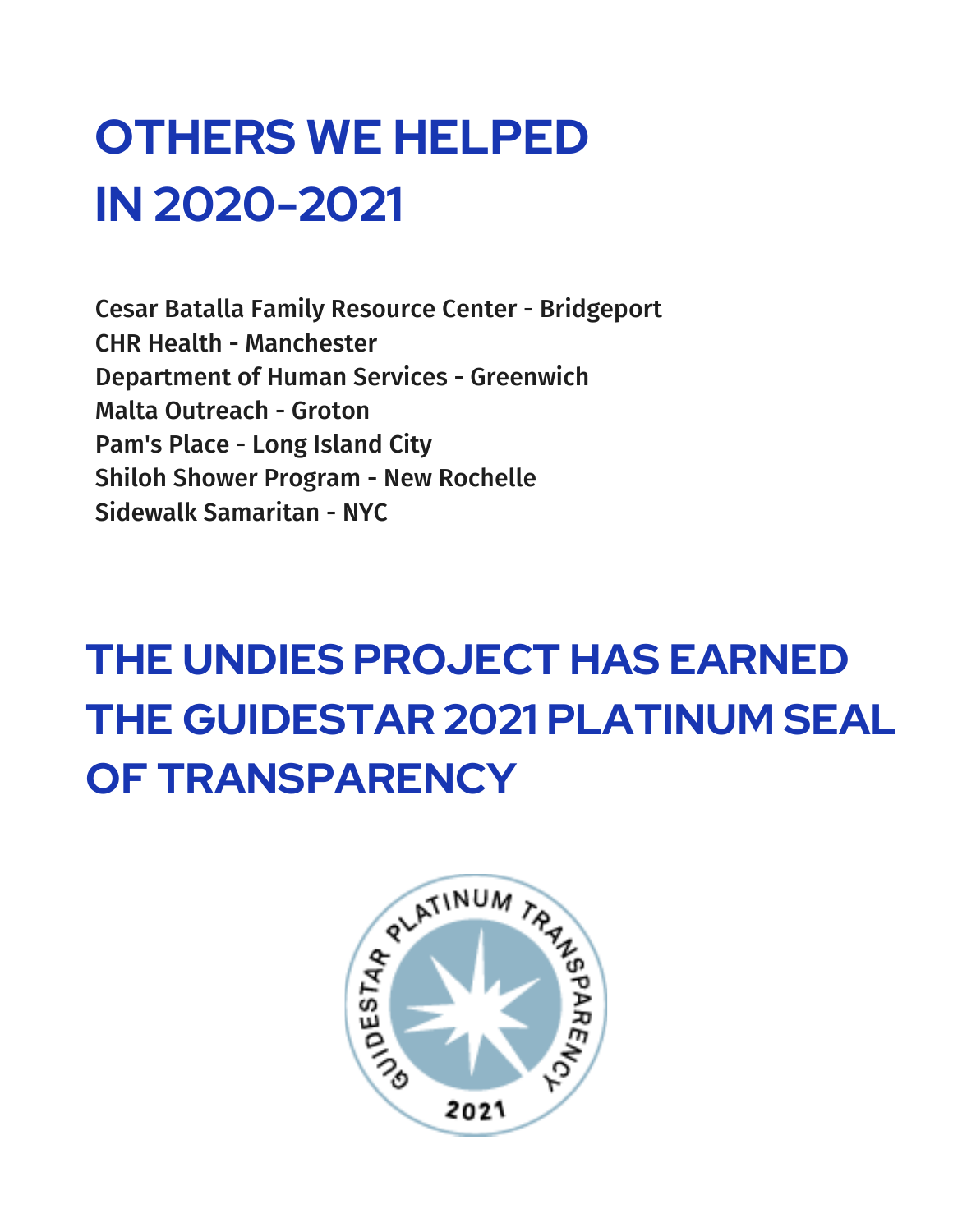### **2020 - 2021 AT A GLANCE**

|                       | <b>Number of underwear &amp;</b><br>bras donated out                                    | 96,683         |
|-----------------------|-----------------------------------------------------------------------------------------|----------------|
|                       | Number of underwear & bras<br>donated out since our inception                           | 332,337        |
| <b>MARDI BRA 2020</b> | <b>Mardi "Bra"</b><br>Donations of new, and gently<br>used bras                         | 1,975          |
|                       | <b>Volunteers - regular and part</b><br>time                                            | 37             |
|                       | <b>Underwriting Undies Community</b><br><b>Program - Grants</b>                         | <b>\$3,645</b> |
|                       | <b>Donations received and raised</b>                                                    | \$52,609       |
| 3%<br>97%             | <b>Percentage of donations received</b><br>that are distributed to partner<br>agencies. | 97%            |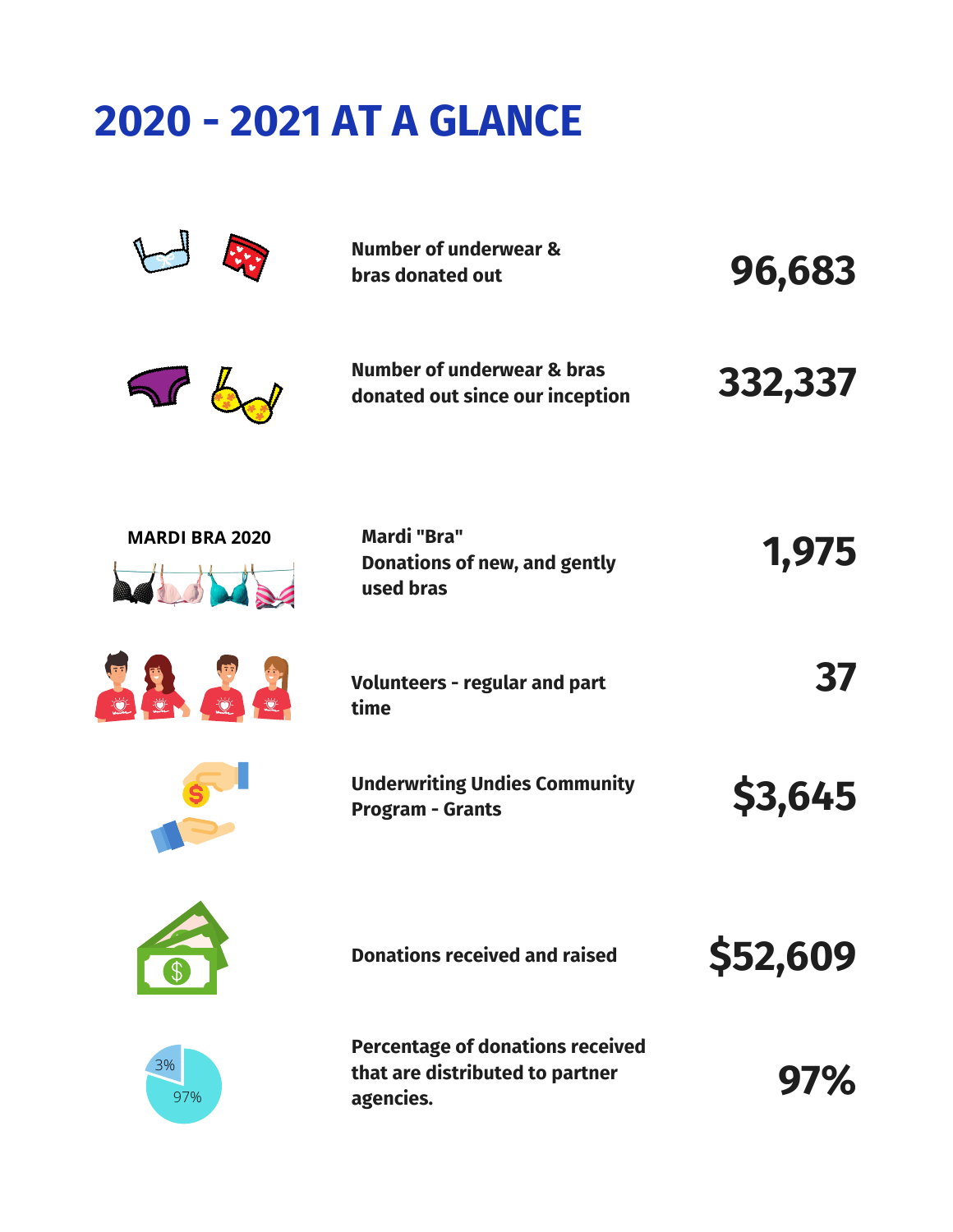### **BY THE NUMBERS**



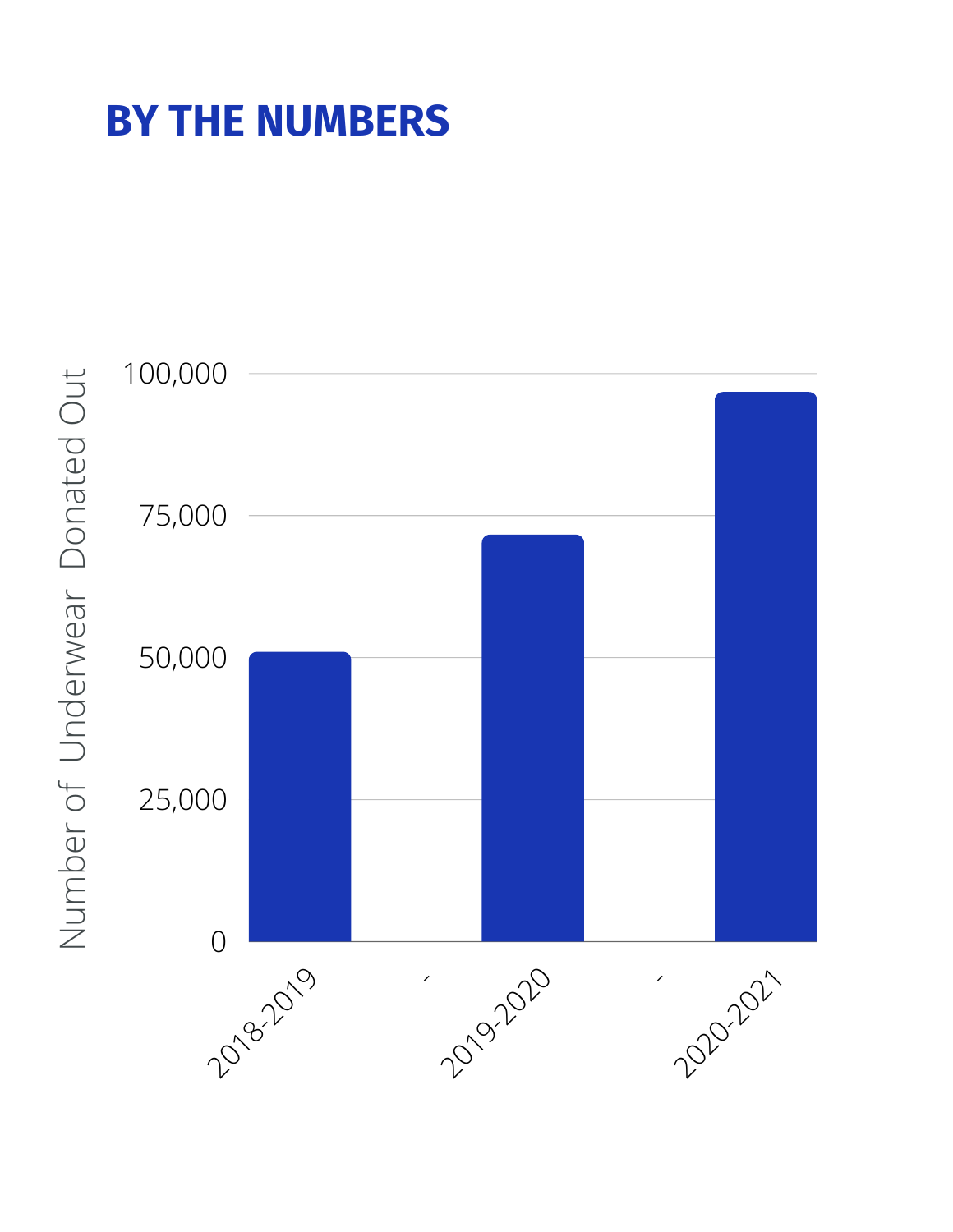### **INCOME STATEMENTS**

#### **MAIN SOURCES OF INCOME, FUNDRAISING**



#### **COMPANY EXPENSES**

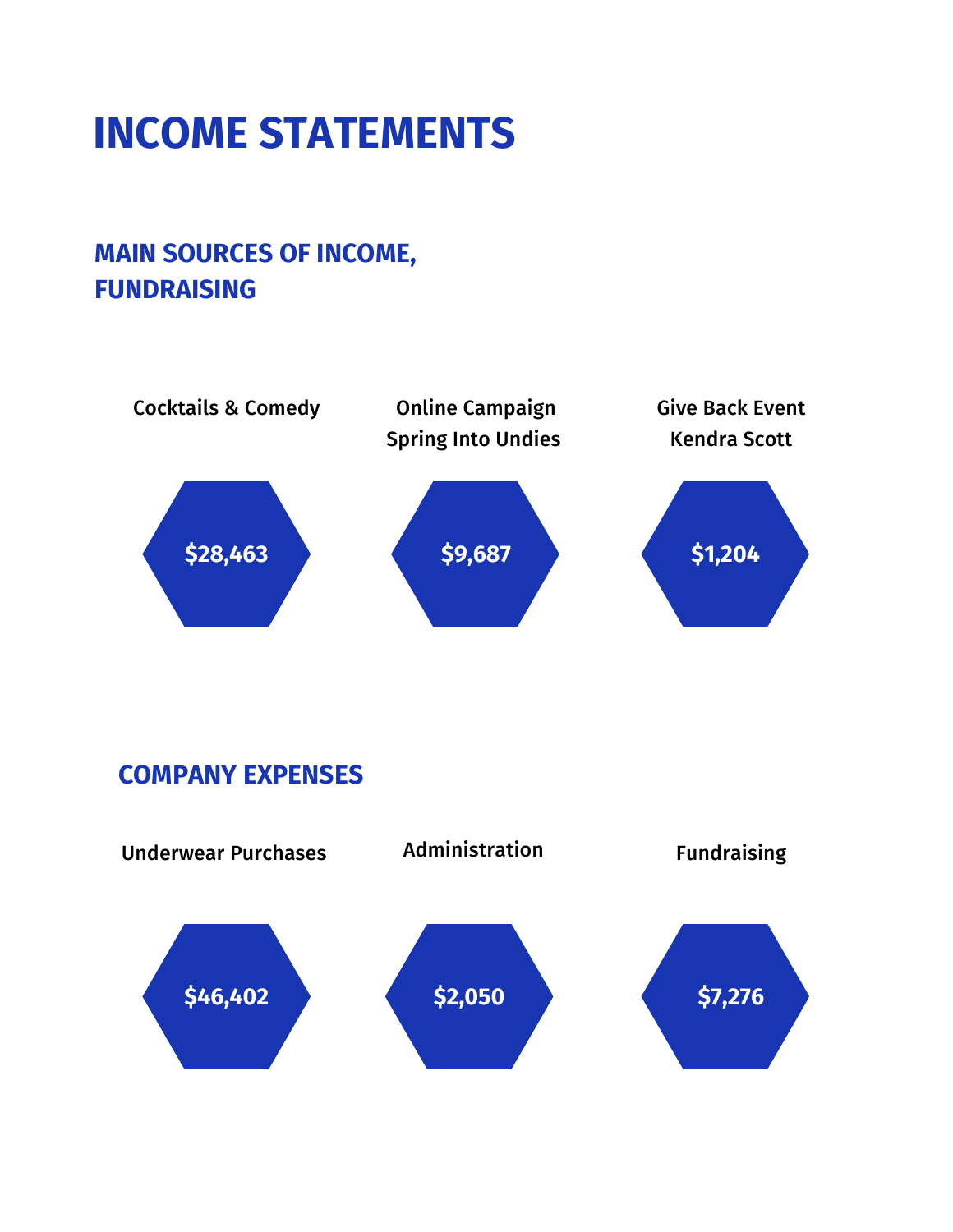# **DRIVES & EVENTS IN 2020-2021**

Angela Cosmai Salon Evelyn & Bobbie First Congregational Church of Greenwich First United Methodist Church of Greenwich Greenwich Academy Greenwich Bank & Trust Greenwich Rotary Foundation J.McLaughlin, Greenwich Kendra Scott LLC St. Catherine of Siena, Riverside St. John's Episcopal Church Community Thrift Shop, Stamford United Methodist Church of Westport & Weston Westport Rotary Club

# **OUTREACH IN 2020-2021**

Angela Cosmai Salon Delta Kappa Gamma Philanthropic Educational Organization Random Hacks of Kindness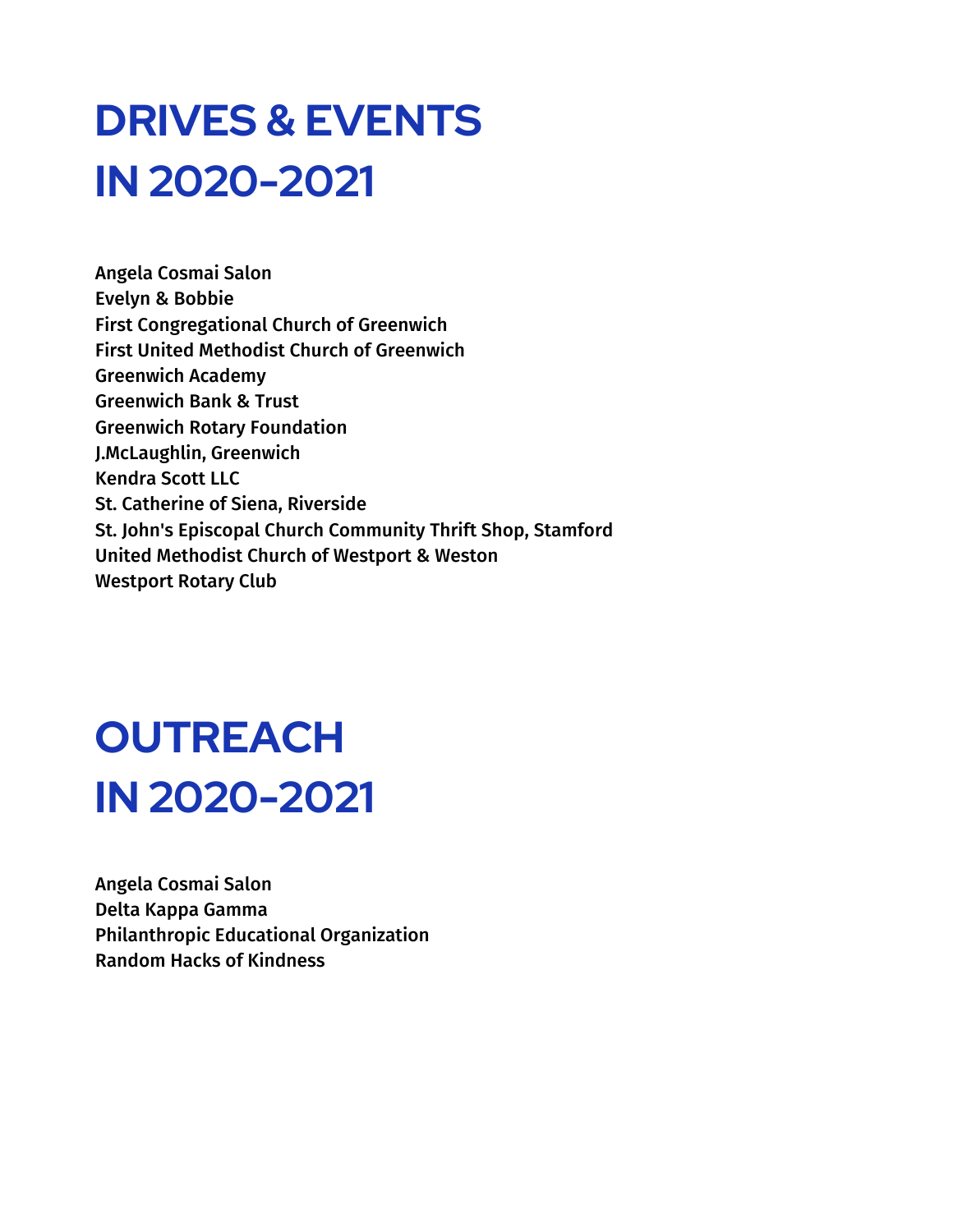### **FRIENDS OF THE UNDIES PROJECT**

Adelphi Contractors Inc Ally Bally Bee Elizabeth Armstrong Angela Cosmai Salon Mary Celeste Anthes Aux Délices Deborah Bandanza Christine Baran Edith Barillas Honor Barrett Donna Bass Laura Belmont Mary Benoit Totney Benson Judith Berg Peter Bernstein Cathleen Blood Blue Star Bazaar Susan E Blabey Wendy Blumenthal Jane Boyle-Hentemann Jacqueline Braunthal Robin Brooks Katie Brown Kim Caravella Liesbeth Carballo Joan Caruso Leslie Cenci Virginia Cheney Maria Cheng Kathleen Cheslok Allen Chin Eva Chin Marilyn Chou Nancy Collamer Kenneth Conover GiGi Cortes Paul & Jan Crispino Niamh Cronin Kathy Currie Laurie Curtis Evangeline Custis

Patrick Darby Darien Girls Varsity Field Hockey Team Daughters of the British Empire Mary Cathleen deGraff Stephen DeLuca Delta Kappa Gamma Ann Deibler Edgar & Laura Delaflor Valerie Delaflor Stephanie Desiato Elizabeth Doherty Martina Doshan Marina Ekernas Alan & Carole Epstein Evelyn & Bobbie Janet Faillace John Faillace Kristine Faillace Taylor Faillace Jay Feinsod Molly Fergusson Fraternal Order of the Eagles Nancy Freyre Figgie Family Charitable Fund First Bank of Greenwich First Congregational Church of Greenwich First United Methodist Church of Greenwich Lars & Kelly Forsberg Freeport United Methodist Church Carissa Ganelli Erin Gienger Laurel Glassery Marisa Goff Mike & Cathy Goff William Grad Annmarie Graham Kevin Graham Summer Grantham Adam Grantham Glamorise Foundation Greenwich Academy Greenwich Bank & Trust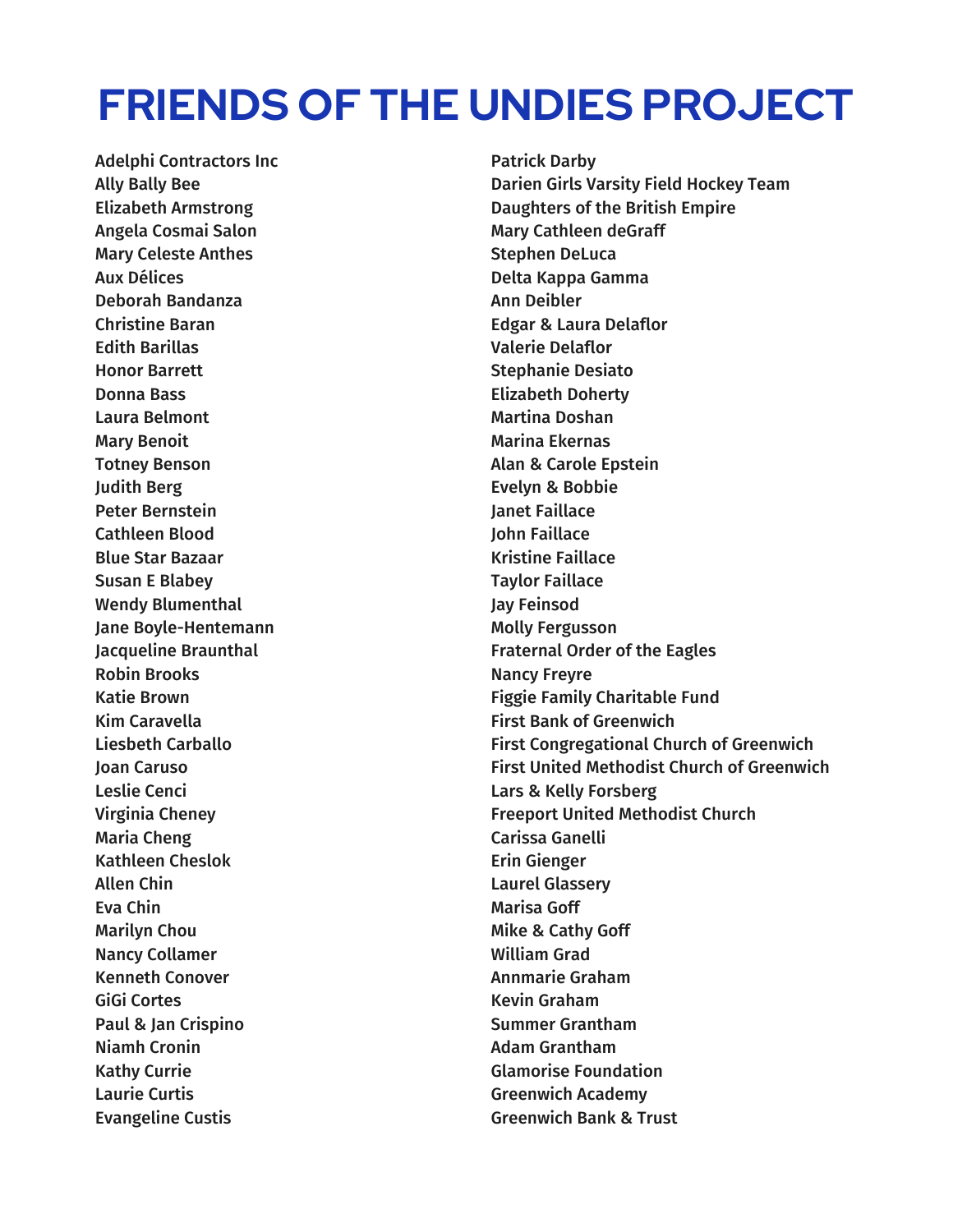### **FRIENDS OF THE UNDIES PROJECT**

Greenwich Rotary Foundation Joe & Elizabeth Grieco Nicholas Grove GWBB Clothing Joe Hadley Habitatgreenwich Donna Hascher Anne Heinemann Joshua Hicks Sandy Hill Jane Holt Mary Elizabeth Hritz Virginia Hughes Inside the Armoire Anne Ivanhoe Jambys J.McLaughlin, Greenwich JstBU Roberta Jurik Dean Kaplan Katie Creighton Garden Design Jennifer Kearney Lynne Kelly Pamela Kelly Kendra Scott LLC Michael & Marylin Keyser Christine Kim Kerri Kinsella Brianna Klemm Heather Knapp Fleur Koenders Michelle Krewinghaus Patrice Lala Ben Langley John & Lucy Langley Rebecca Lasky Kathie Laug Irwin Lebish Caroline Lee Jim & Mamie Lee Melanie Lee Terry & Denise Lefton

Krystal Lenglet Carole Lewis Christine Li Tammy Livermore Local Soul Elaine Malczon Lauren Malczon Adelaide McManus Mary Ellen Markowitz Carol Mawhinney Linda McCullough Bart & Susie McHale Phil & Lori Milton Michael Mora Danny & Lauren Moskovitz MFP Technology Services Suzanne Mueller National Mills Tanya Nargolwalla Colin Ng XiaoHwa Ng Dianne Niklaus Debra O'Connor Albert & Amanda Oliva Erna Olson Marilyn Olson Charles & Teresa O'Neil Lauren Padovan Betsy Parker David Paslawsky Judith Petersen Maria Pietrobon Hans Plickert Marianne Porricelli Fiona Porter Debra Ponzek Premier Care LLC Marcia Preston Pro Bono Partnership Colleen Prokop Jon Pundyk Cathy Quaranta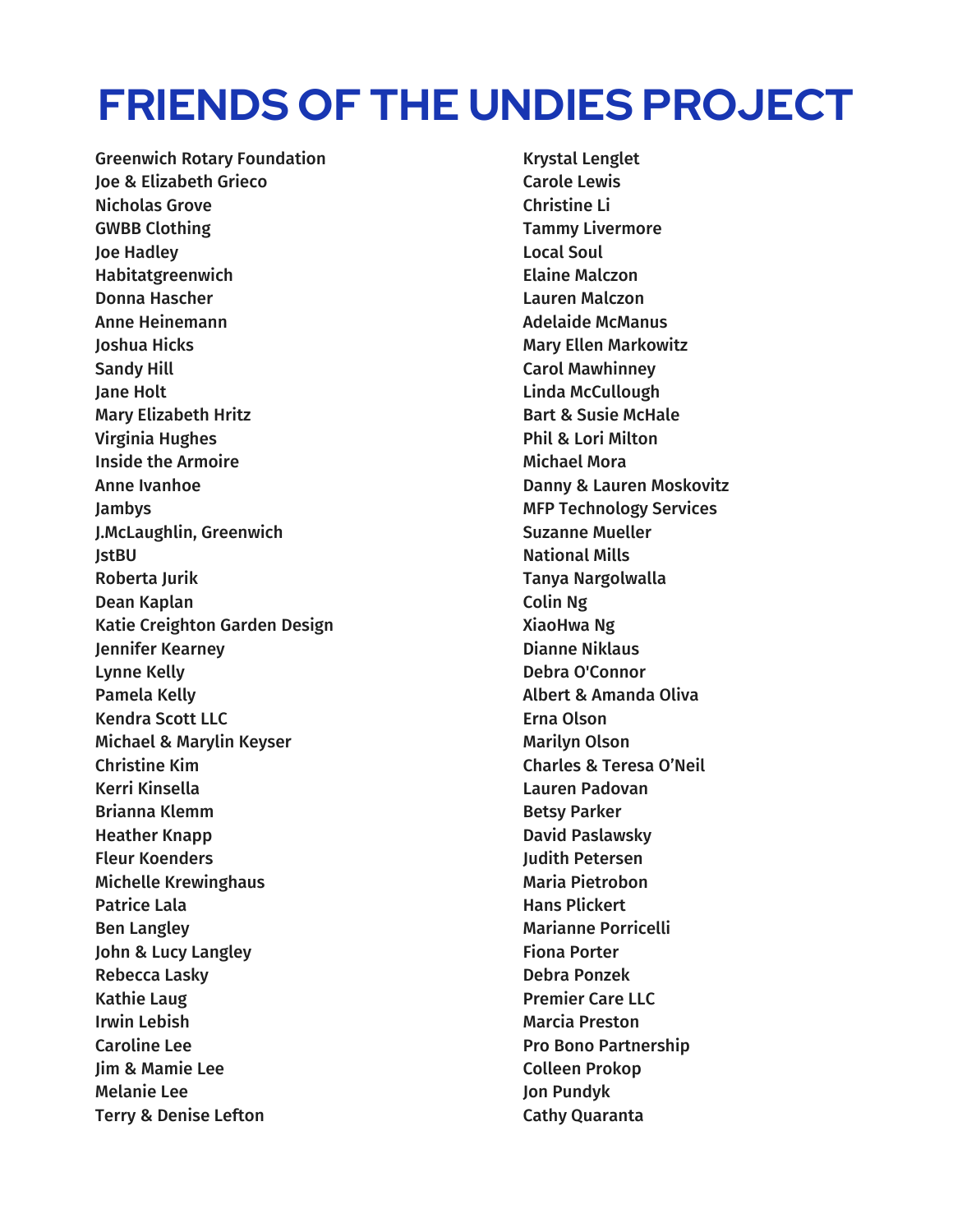### **FRIENDS OF THE UNDIES PROJECT**

Lina Quintero Connie Ramachadran Anne Marie Reilly Jessica Reinmann Manuela Rincon Cynthia Ritzler Adela Rivera Mark & Allison Rogers Adam & Lisa Beth Savitz Sara Scarfone Linda Schwartsman Eloise Seaman Rick & Linda Semels Steven Sommers Shoreline Video Productions Mia Simonsen Soleil Toile New Canaan & Westport Henry Sonnenfeldt St. Catherine of Siena, Riverside Lyla Steenbergen St. John's Episcopal Church Thrift Shop, Stamford John & Helen Stringer Tayler Stukey Jaclyn Sullivan Sheila Sullivan Superior Closeout Mary Tartir

Lynn Tempesta Temple Emanu-El, Florida The Heidi J. Nolte Fund Michael Thorne Deb Thron Titan Advisors Trinity Church Triumph of Europe Yen & Grace Tseng United Methodist Church of Westport & Weston Alessandra Urist Alejandro Vela Guadalupe Vela Christian Villanueva Nicky Viney Charlotte Walker Elizabeth Walker Dr. Aaron West Westport Rotary Club Anne Wichman Ellen Wilson Lauren Wilson Andrea Woodman Marianne Zalman ZarMi Bra Boutique Greg & Robin Zorthian Lily Zugschwert